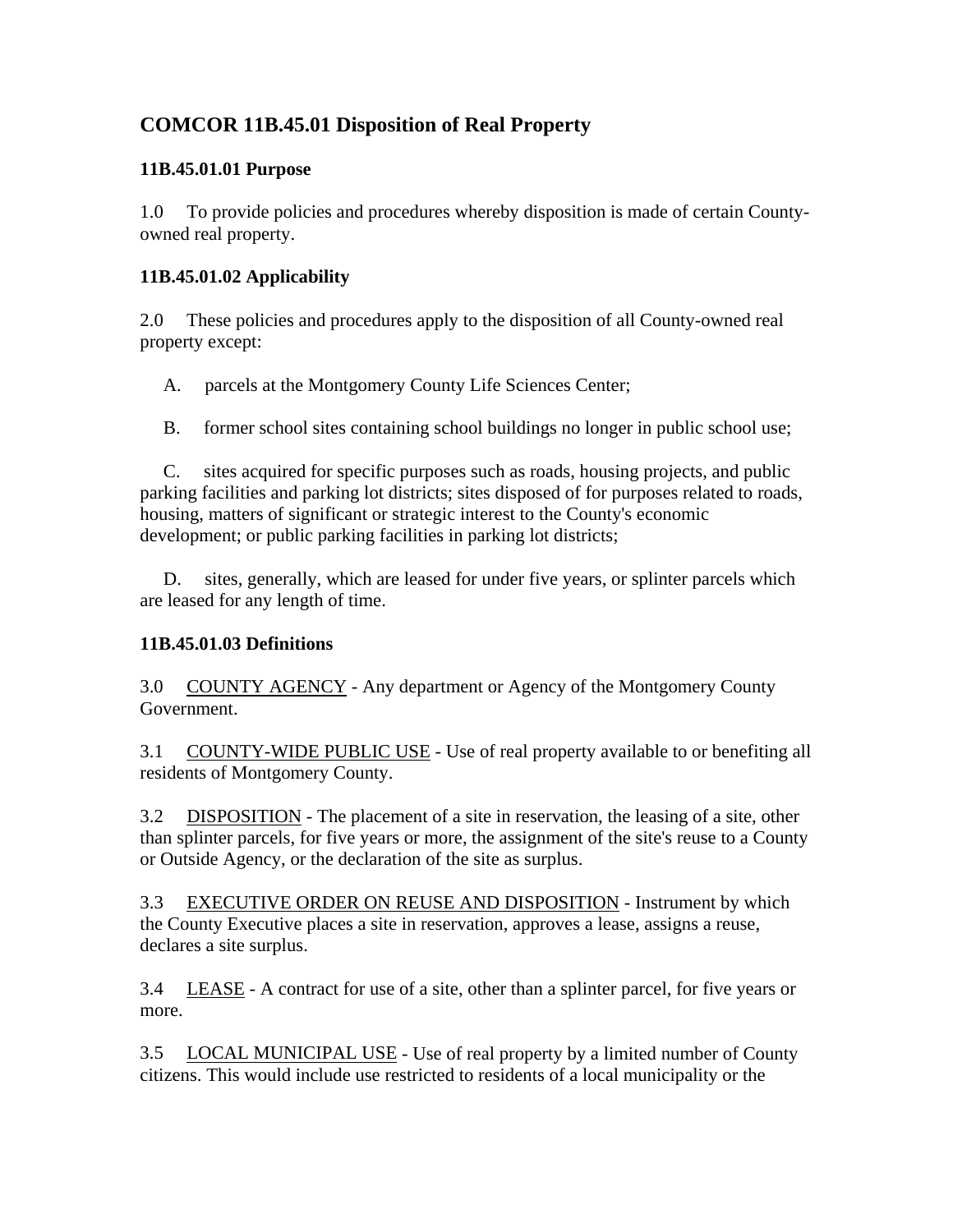application of special fees or other restrictions on non-local residents for use of the property.

3.6 OUTSIDE AGENCY - Any agency, outside the Executive and Legislative branches of the Montgomery County Government. This would include but not be limited to WSSC, MNCPPC, Revenue Authority, Housing Opportunities Commission, MCPS, Montgomery College, and Local Municipalities.

3.7 SALE BY DIRECT NEGOTIATION - The sale of real property is confined to negotiations between the County and a single potential purchaser. The bid process and the public offering are waived.

3.8 SALE BY FIXED PRICE - An offering of real property for sale at a fixed price. This form of sale is usually part of a sale where other factors such as proposed uses and design are considered as important as the price.

3.9 SALE BY MINIMUM PRICE COMPETITION - An offering of real property for sale to the public wherein a minimum acceptable sales price is stated. Bids below the stated minimum price are not accepted.

3.10 SALE BY PUBLIC AUCTION - A public sale conducted by an auctioneer.

3.11 SALE BY REUSE COMPETITION - An offering for sale based on the proposed reuse. The prospective purchaser is chosen according to the reuse deemed most in the public interest. Price is of secondary importance.

3.12 SALE BY SEALED PROPOSALS - An offering of real property for sale to the public. The highest offer wins the rights to negotiate a contract for purchase. As implied, all proposals are secret until the official time of opening. If contract negotiations fail, the offering is withdrawn.

3.13 SITE RESERVATION - An action taken by the County Executive, via an Executive Order, to defer further disposition actions on the site in question:

A. in order that the site may be used in accordance with an approved Master Plan,

 B. pending determination of the site's suitability for a project contained in an adopted Capital Improvement program, or

C. in anticipation of greater reuse or disposal prospects in the future.

Sites placed in reservation may be leased.

3.14 SPLINTER PARCELS - Parcels of such size, shape, topography or other characteristics as to have only nominal value.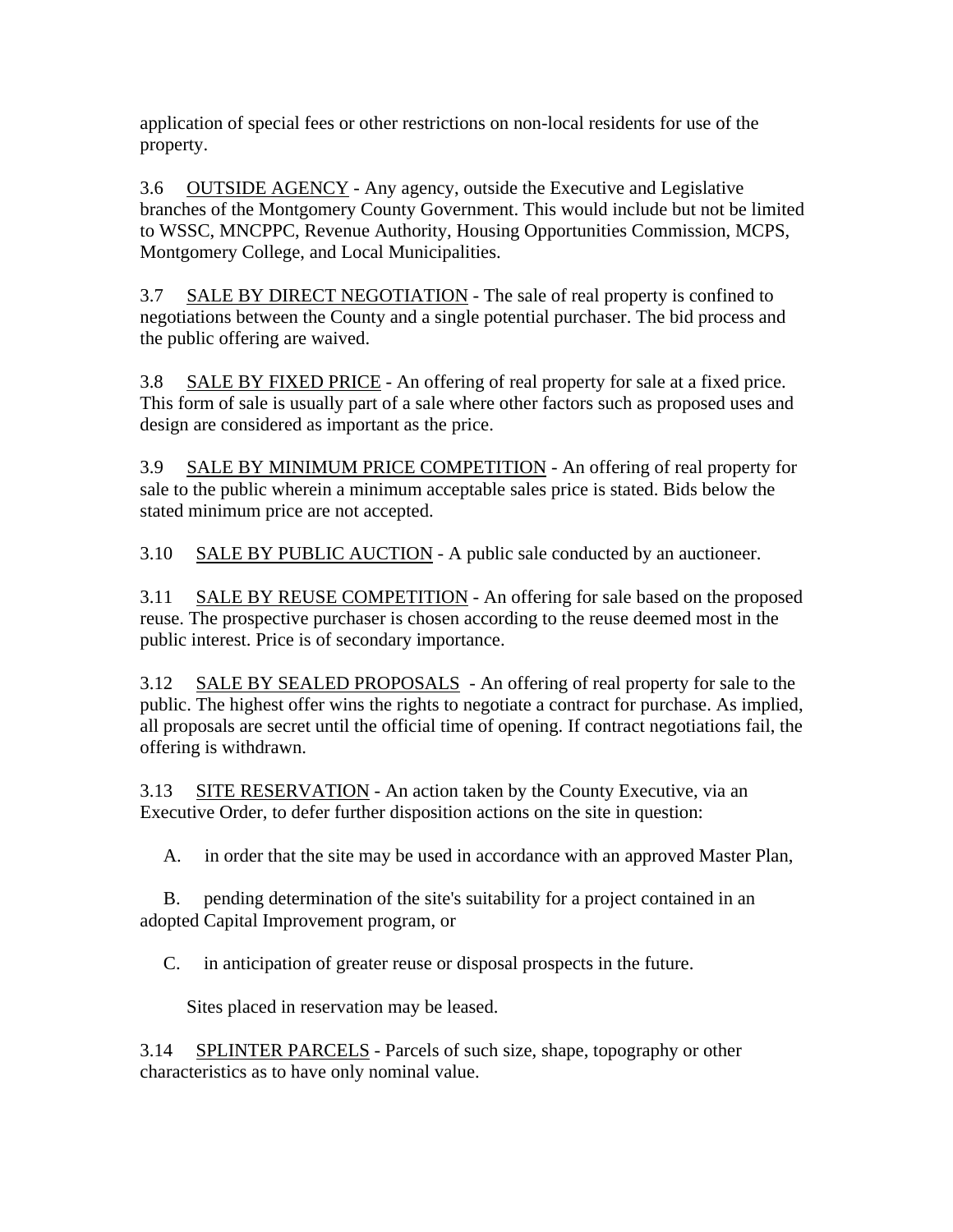3.15 SURPLUS SCHOOLS - Real property that is not needed to meet the present and anticipated future needs of County Agencies and Outside Agencies and that has been designated as surplus by Executive Order pursuant to a Reuse Analysis.

3.16 SURPLUS SCHOOL SITES - Unimproved school sites that have been declared surplus by the Board of Education, approved for transfer by the State of Maryland, and transferred to the County.

3.17 TAX SALE PROPERTY - Property acquired by the County as a result of nonpayment of taxes.

# **11B.45.01.04 Policy**

4.0 The County Executive may, pursuant to this Executive Regulation, dispose of County- owned real property not currently programmed, except those properties excluded under Section 2.0, Applicability.

4.1 Property disposition shall be done in a fair and equitable manner that is open to public scrutiny. Review and comment on disposition of real property shall be invited, as specified in this Executive Regulation, from County Agencies, Outside Agencies (including but not limited to MNCPPC, MCPS, and Local Municipalities, where applicable), the public at the public hearing (per Section 9.2.B.), and the County Council.

4.2 Proposals that respond to certain reuse preferences of the County (as supporting other, non-financial public policy objectives) may be given priority over proposals offering higher prices.

4.3 Sites designated for particular public uses in an approved Master Plan (including portions of sites which may be needed for road improvements) and sites which may be suitable for approved CIP projects shall be placed in reservation.

4.4 All other things being equal, County-wide public uses would be given first priority, municipal public uses would be given second priority, quasi-public uses third priority, and private uses would be given fourth priority.

4.5 Sites placed in reservation for Master Plan purposes, or designated by the County Executive for use by an Outside Agency, shall be transferred to the Outside Agency upon payment of the fair market value as determined pursuant to this Executive Regulation, or in accordance with other payment policies established by the County Executive. For sites transferred to the MNCPPC for parks, the MNCPPC shall pay remaining debt service.

4.6 Sites sold to private purchasers must be sold at prices not less than their fair market value as determined by the Director, DPWT (based on one or more independent appraisals), unless otherwise specified in the Executive Order on Reuse and Disposition.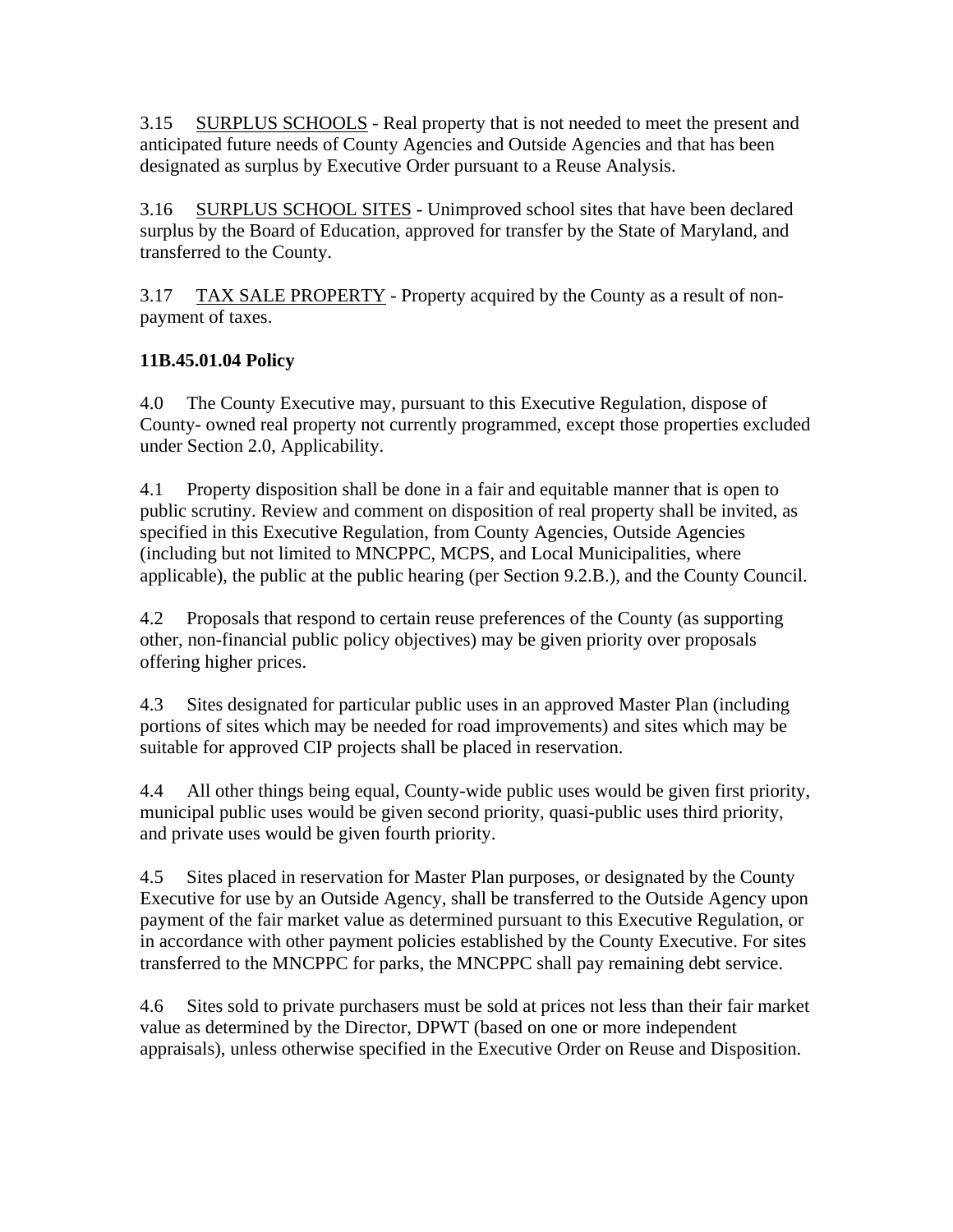4.7 In disposing of property to private users, the County shall install site improvements only in exceptional cases.

4.8 The County Executive may dispose of County-owned real property through leases containing rights of first refusal to purchase, or options to purchase, provided that the material provisions of these Executive Regulations are complied with at the time of disposition.

### **11B.45.01.05 Responsibilities and Authority**

5.0 Contract Review Committee (CRC) shall approve for compliance with law and Executive Regulations

- A. the method of disposition,
- B. the Request for Proposals, and
- C. the contracts for sale of surplus real property.
- 5.1 County Attorney's Office shall
	- A. approve all deeds, contracts, leases, and forms as to form and legality;
	- B. approve the use of outside counsel, and
	- C. assist in contract negotiation as needed.
- 5.2 Department of Public Works and Transportation (DPWT) shall
	- A. develop and maintain an inventory of real property,
	- B. administer the disposition of real property, and
	- C. establish the necessary Departmental procedures and practices.
- 5.3 Department of Finance shall
	- A. administer the disbursement and receipt of funds, and
	- B. refer the annual inventory of tax sale properties to DPWT for disposition.
- 5.4 Office of Management and Budget (OMB) shall
	- A. participate in the Preliminary Reuse Review, and
	- B. review and comment on Reuse Analyses.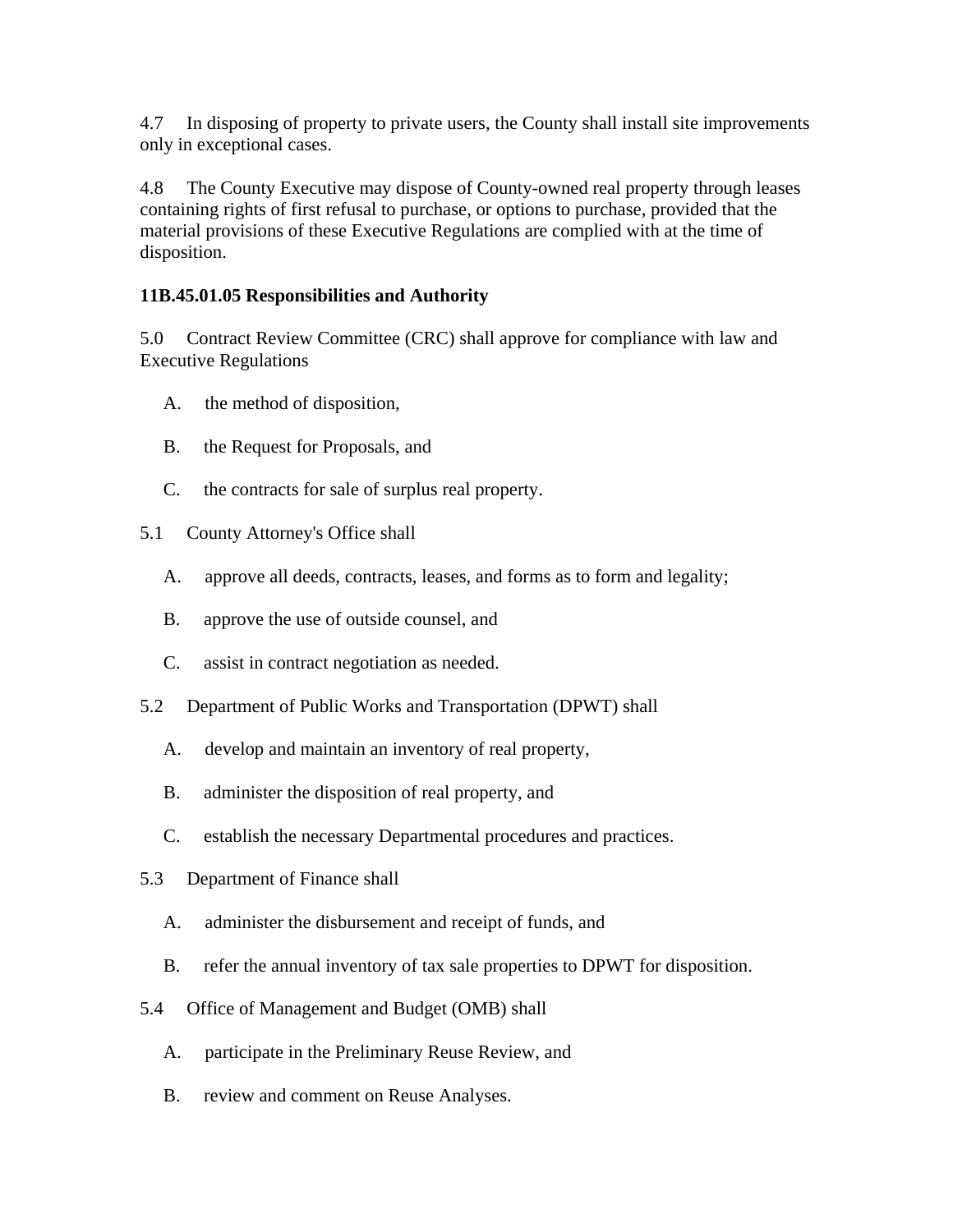5.5 Chief Administrative Officer (CAO) or his designee shall

A. approve and sign all options, contracts, and leases; and

 B. approve the Reuse Analysis for referral to the County Council, the Planning Board, and the general public.

5.6 County Executive

 A. shall execute all deeds of conveyance, covenants, and restrictions incidental to the transfer of property by the County.

B. shall approve the reservation of properties via Executive Order,

C. shall approve the reuse assigned to a site, via Executive Order, and

D. shall approve the declaration of a site as surplus, via Executive Order.

5.7 Planning Implementation Section shall

A. participate in the Preliminary Reuse Review, and

B. review and comment on Reuse Analyses.

5.8 Office of Procurement shall

 A. be responsible for Bids and Requests for Proposals and review all contracts for sale for compliance with law and Executive Regulations.

5.9 The County Council shall

 A. be provided with opportunity to review and comment on the Reuse Analysis (including recommendations) prepared by DPWT, and,

 B. approve all proposals to sell properties acquired through tax sales, pursuant to Section 52-38 of the Montgomery County Code, 1994, as amended.

#### **11B.45.01.06 Services**

6.0 Subject to County law, Administrative Procedures and existing appropriations, DPWT may arrange or contract for services, work or facilities furnished by an individual or agency, public or private, in connection with the proposed or actual disposition of property. This shall include but not be limited to:

A. Appraisal services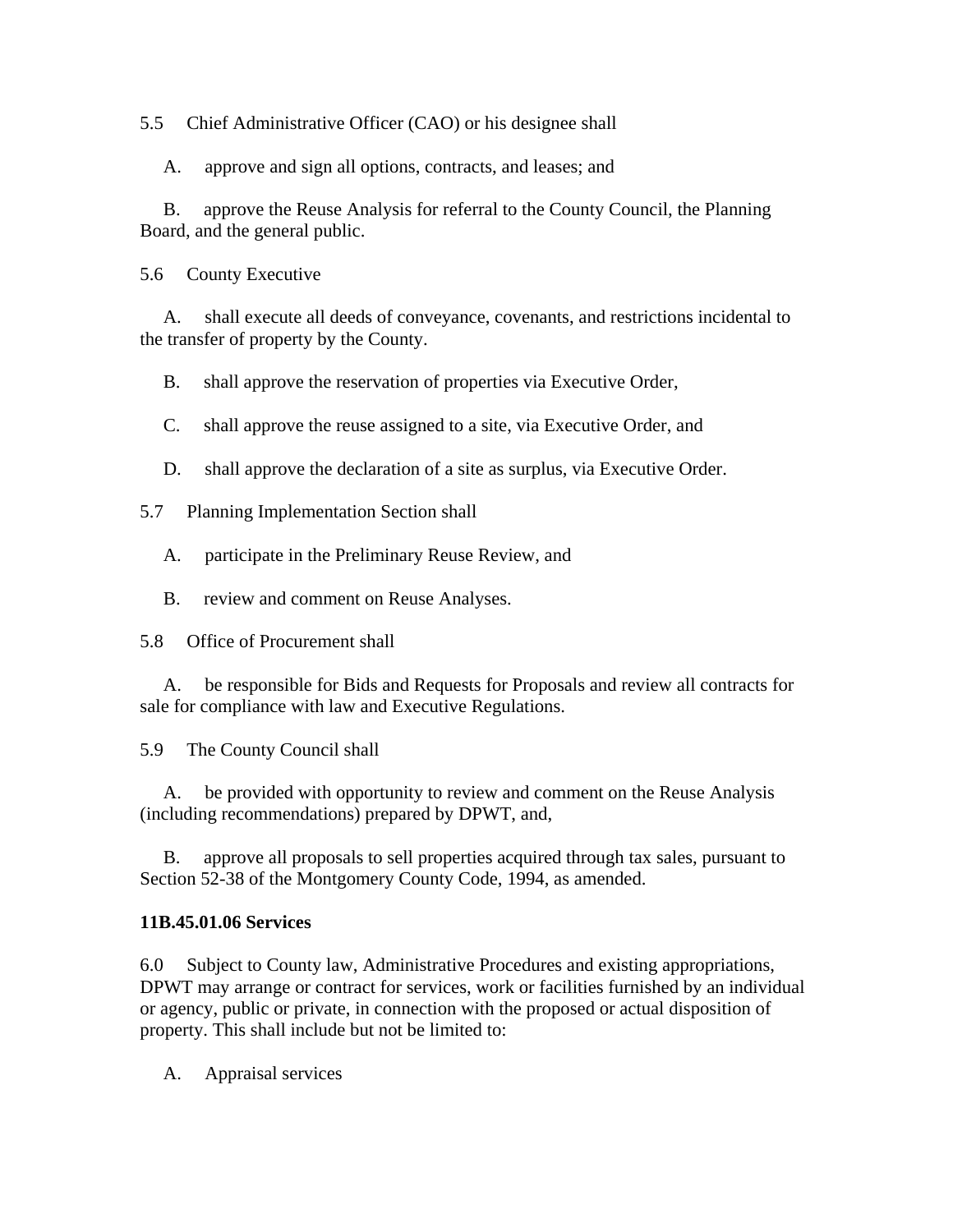- B. Legal services
- C. Engineering and/or architectural services
- D. Newspaper and other media services
- E. Installation of public facilities
- F. General planning/consulting services

#### **11B.45.01.07 Inventory of Real Property**

7.0 DPWT shall develop and maintain an inventory of County-owned real property.

#### **11B.45.01.08 Initiation of Disposition Process**

8.0 If a site is in the DPWT inventory as provided for in 7.0 above and is deemed by DPWT preliminarily suitable for disposition, DPWT shall, as a first step, refer the site to Planning Implementation Section and to OMB for Preliminary Review under the procedure below for Determination of Reuse.

#### **11B.45.01.09 Determination of Reuse**

#### 9.0 Step 1 - Preliminary Review (OMB and Planning Implementation Section)

 A. Master Plan - Within fourteen days, Planning Implementation Section shall review the site in relation to approved Master Plans. Planning Implementation Section should consult informally with the MNCPPC if necessary to ascertain a clear understanding of the Master Plan regarding the site in question. A site specifically designated in an approved Master Plan for particular public uses, or that portion of such site which may be needed for right-of-way for road improvements in the Master Plan, shall be recommended for placement in reservation. If, after review, questions remain about the intention of the Master Plan, the site shall not be placed in reservation for Master Plan purposes.

 B. Functional Use - Within fourteen days, OMB shall review the site as to its desirability for future public use as fire stations, police stations or other projects as contained in an adopted Capital Improvements Program (CIP). Current use of the site should be included in this analysis. A site identified as potentially suitable for use in an approved CIP project shall be recommended by OMB to DPWT to be held in reservation until its suitability is determined.

 C. For each site recommended for reservation by either Planning Implementation Section or OMB, DPWT shall forward an Executive Order on Reuse and Disposition to the County Executive for decision together with its own recommendations, those of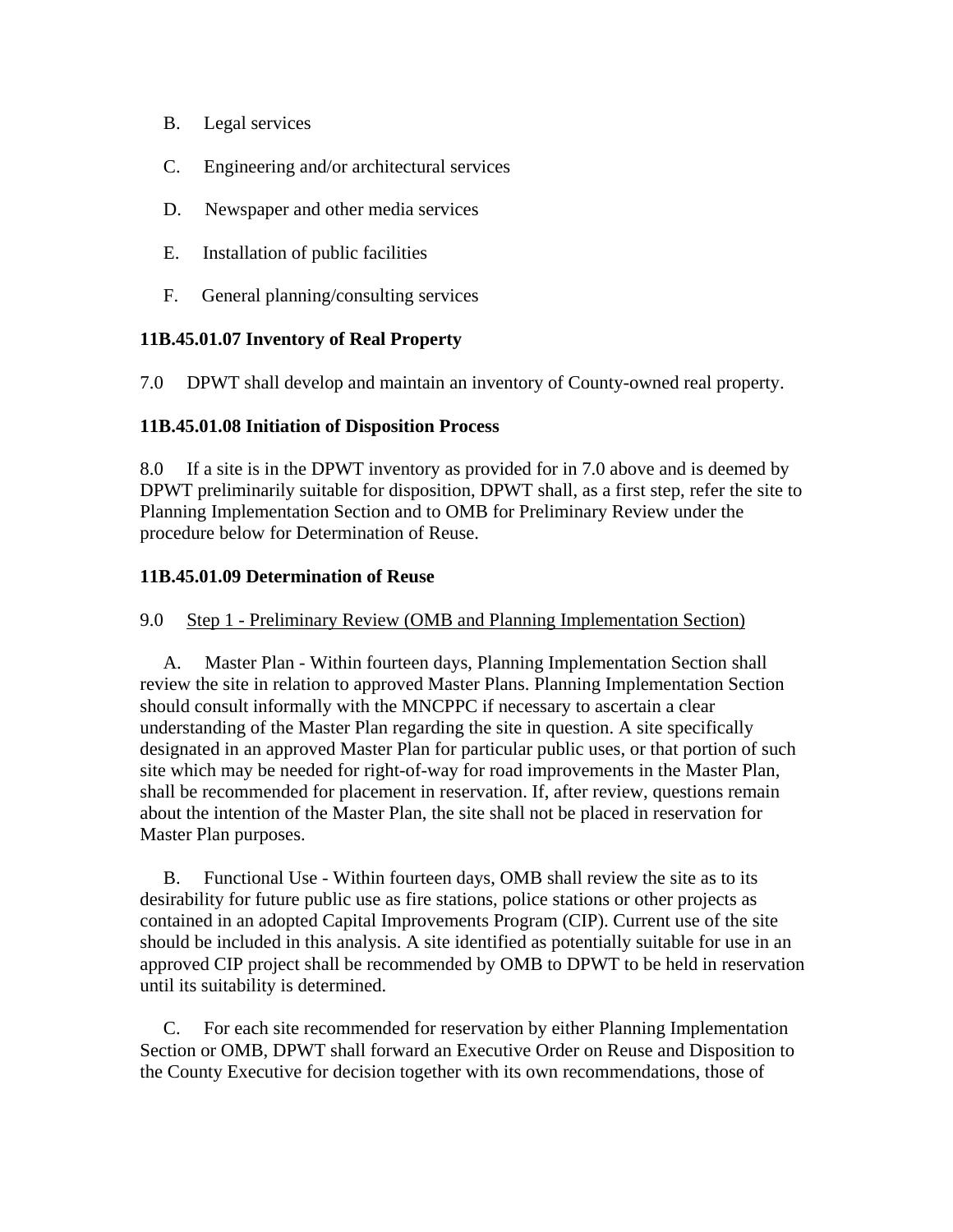OMB, those of Planning Implementation Section, and other supporting documents as applicable.

 D. Subsequent to County Executive approval, DPWT shall forward copies of the approved Executive Order to all appropriate County and Outside Agencies.

 E. If a site is placed in reservation for use by an Outside Agency (pursuant to an approved Master Plan), DPWT shall prepare an agreement for transferring the site to that agency. Payment for the site shall be the appraised fair market value based on the highest and best use, unless otherwise provided for in the Executive Order on Reuse and Disposition, or in accordance with other payment policies established by the County Executive. For sites transferred to the MNCPPC for parks, the MNCPPC shall pay remaining debt service.

 F. If, as a result of the Preliminary Review, no reservation of the site is made by the County Executive, DPWT shall proceed to administer the Secondary Review as provided below.

9.1 Step 2 - Secondary Review (Agencies)

 A. DPWT shall prepare and distribute to all appropriate County and Outside Agencies information pertaining to the site and shall invite them to propose reuses. Further, agencies shall be encouraged to identify any future needs that might require easements or covenants for attachment to the deed in the event the site is sold; any community use occurring on the site; and any municipal zoning or Master Plan provisions that should be considered.

 B. Agencies shall notify DPWT in writing, within 30 days, of their interest in, or comments on, the site. The notification shall include the proposed reuse, if any, along with the pertinent supporting data sufficient to justify the Agency's proposed reuse.

9.2 Step 3 - Reuse Analysis

 A. DPWT shall prepare and submit to the County Executive via the Chief Administrative Officer a Reuse Analysis on each site not reserved under the provisions of 9.0 above. This analysis shall include, but not be limited to, a discussion of the following:

1. Proposals made under the Secondary Review process.

 2. Individual site characteristics including, but not limited to, zoning (including municipal zoning, where applicable), topography, improvements, utilities, access, and transportation.

 3. Marketing conditions including, but not limited to, the cost of development, financing, the scheduled availability of public facilities for the site, and other conditions of the market.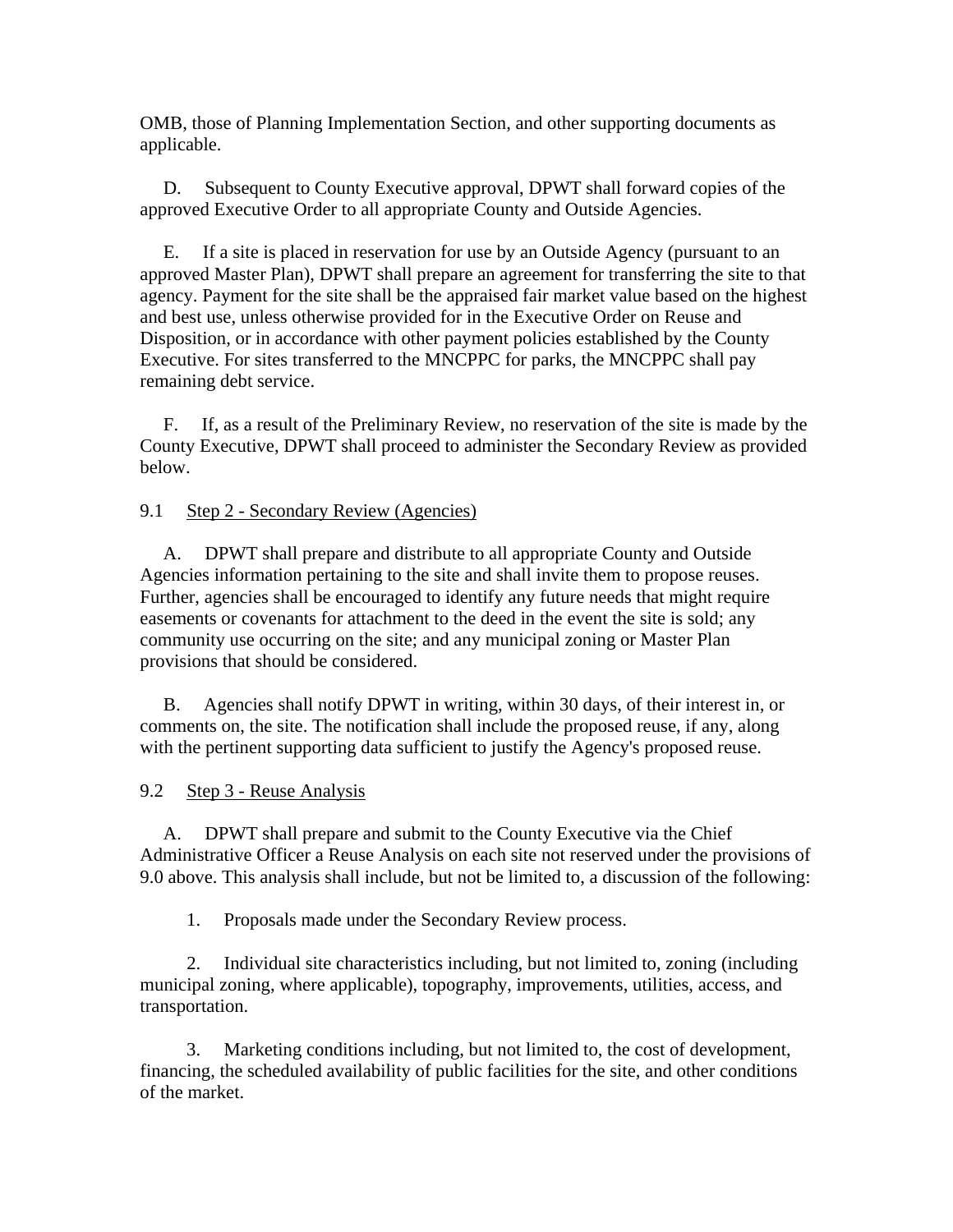4. All reuse options identified by DPWT or by others to this point, with the advantages and disadvantages of each.

5. Recommendations by DPWT.

 6. If DPWT recommends that the site be transferred to any Outside Agency, the appraised fair market value shall be included in the Reuse Analysis.

 B. The County Executive shall conduct a public hearing on the DPWT reuse recommendations pursuant to AP 1-9, Public Hearings. (Note: In addition to advertisement requirements provided for in AP 1-9, notice shall be sent to all County Council members, the heads of all Outside Agencies, and the heads of all civic associations whose areas encompass or abut the subject parcel.) The County Executive may waive the requirements of sections 9.2.B., 9.2.C., and 9.2.D.

1. for splinter parcels and

2. for recommended reuse of the site by a County Agency.

 The County Executive shall notify the County Council of his waiver decision and his reasons therefor.

C. Simultaneously with the advertisement of the public hearing, DPWT

 1. shall transmit the Reuse Analysis to the MNCPPC and to other appropriate County and Outside Agencies (including the BOE and applicable municipality) with an invitation to comment at or before the public hearing provided for above; and

 2. shall transmit the Reuse Analysis to the County Council who shall provide comments, if any, on or before the date of the public hearing provided for above. The CAO or his designee shall offer to consult with the Council regarding the Reuse Analysis.

 D. After the public hearing, DPWT shall coordinate with the Hearing Officer to submit to the County Executive

- 1. the Hearing Officer's Report;
- 2. the Reuse Analysis;
- 3. responses from MNCPPC and other agencies;
- 4. the results of consultation with the County Council;
- 5. an Executive Order on Reuse and Disposition, ready for signature; and,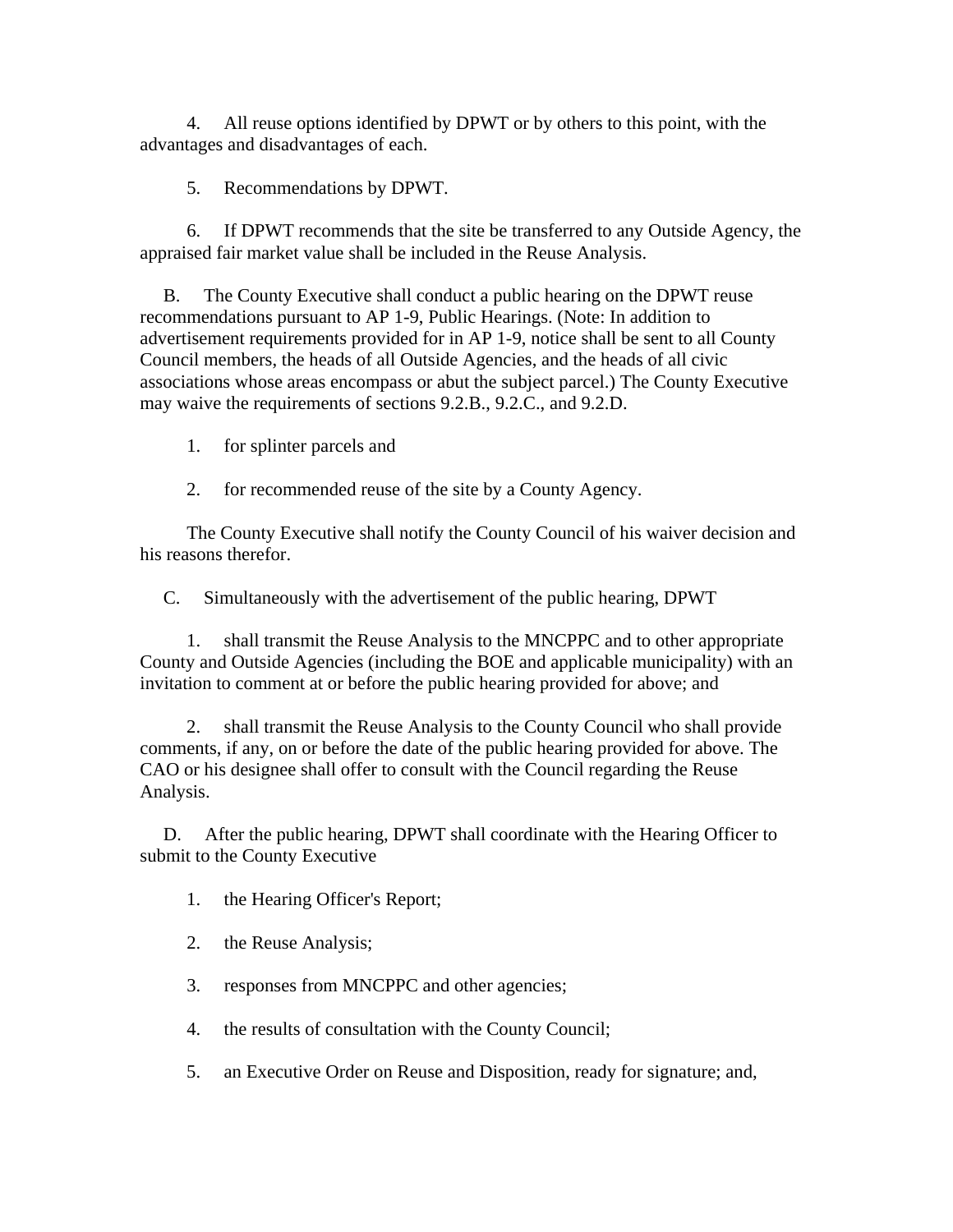6. other relevant materials.

E. The County Executive shall, by Executive Order,

 1. specify a reuse of the site by a County or Outside Agency, along with any conditions on that reuse;

2. place the site in reservation for determination of reuse at a later date; or

 3. declare the site surplus and available for sale in accordance with specified conditions, if any.

 F. If use by a County Agency is approved by the County Executive, DPWT shall administer the transfer of control to the receiving agency subject to the following stipulations:

 1. The receiving agency shall make substantial progress towards the reuse of the property within two years from the date of the transfer.

 2. Extension of control exceeding two years shall be granted only by Executive Order.

 3. In the event an extension is not granted, DPWT shall reassume control over the property and reinitiate the reuse process.

 4. If the property is being considered for transfer to a third party, the receiving agency shall replace DPWT in the administration of Sections 10.0, 10.1, 11.0, 11.1, 11.2, 12.0, 13.0 through 13.6, 14.0 through 14.2 where these Sections are applicable to the transfer. The price to be paid by the third party shall be the appraised fair market value of the site unless provided for otherwise in the Executive Order on Reuse and Disposition or in other payment policies established by the County Executive.

5. Receiving agencies shall file semi-annual progress reports with DPWT.

 G. If use by an Outside Agency is approved by the County Executive, DPWT shall administer the transfer of ownership to the appropriate agency upon:

1. Execution of an agreement, and

 2. Payment to the County of the appraised fair market value based on the Highest and Best Use, unless otherwise stipulated in the Executive Order on Reuse and Disposition or in other County Executive policy decisions. For sites transferred to the MNCPPC for parks, the MNCPPC shall pay remaining debt service.

 H. If the site is declared surplus, DPWT shall proceed to sell it as provided for below.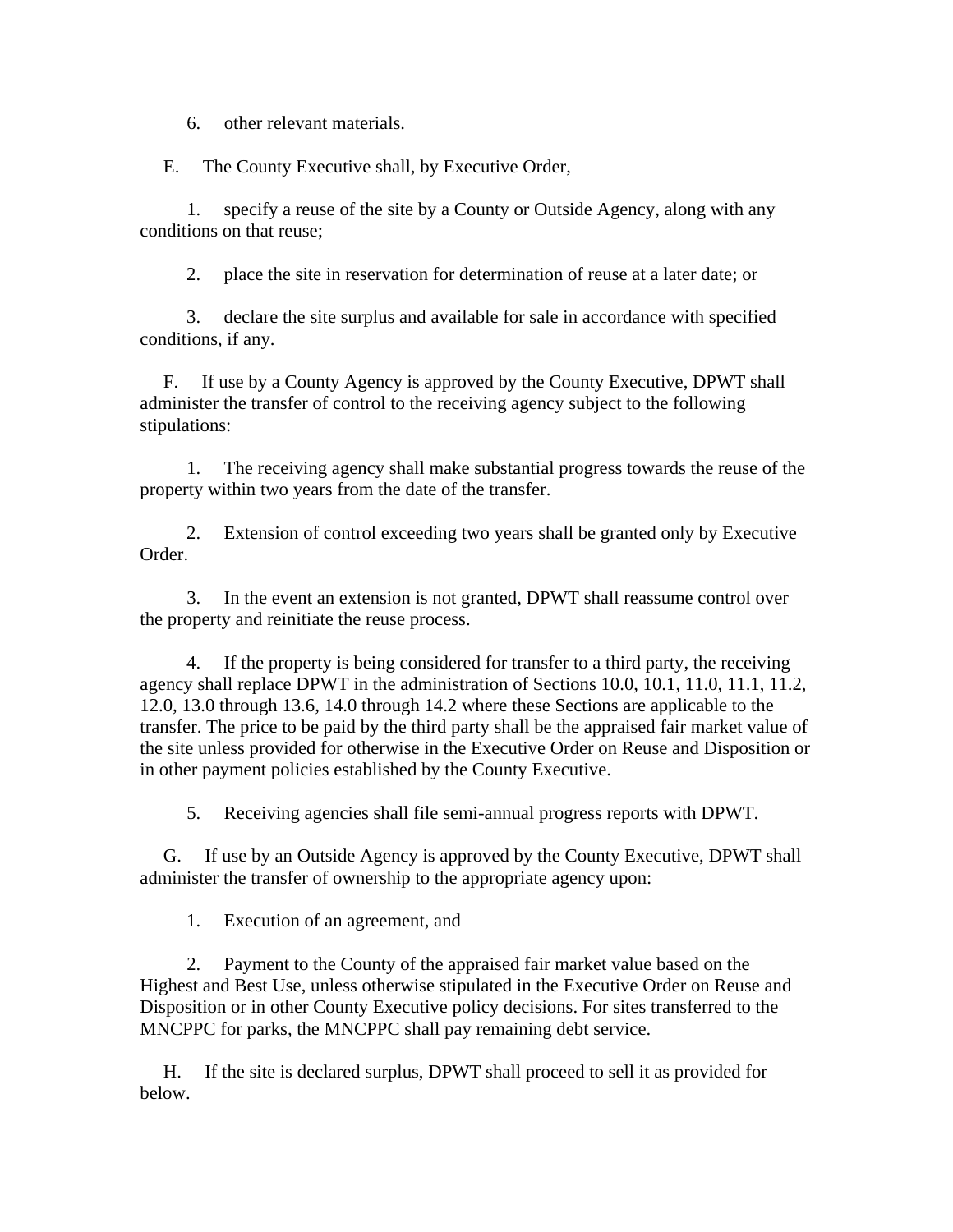### **11B.45.01.10 Selection of Sale Method**

10.0 If not stipulated in the Executive Order on Reuse and Disposition, DPWT may dispose of the site by sale in accordance with any method permitted by State and local law, including but not limited to:

- A. Minimum price competition
- B. Sealed bids
- C. Fixed price
- D. Direct Negotiation
- E. Reuse Competition
- F. Related variations and combinations of the preceding
- G. Public Auction

 The criteria for the selection shall include, but not be limited to, general market conditions, potential reuse, characteristics peculiar to the individual site, and conditions of the financing market.

10.1 DPWT shall submit its recommendations for the method to be used to sell the surplus real property, together with supporting Justification, to the CRC for approval. CRC shall approve or disapprove the selected method on the basis of compliance with Law and Executive Regulations.

### **11B.45.01.11 Requests for Proposals**

11.0 If a disposition method involving public offering is selected, DPWT shall develop, and the Office of Procurement shall issue a Request for Proposals or Bids.

11.1 The Request for Proposals or Bids is the formal public notice of the offering of the land. It should be accomplished through publication in one or more newspapers of general circulation in the County and through mailed notices to all persons and firms that have signified to DPWT a bona fide interest in acquiring any of the land in the offering. The information contained in the invitation, at a minimum, should include:

A. Identification of land to be offered.

 B. A general description of the types of development permitted and conditions of use, plus general notice to bidders of the need to comply with Zoning Ordinance requirements in the event rezoning is proposed.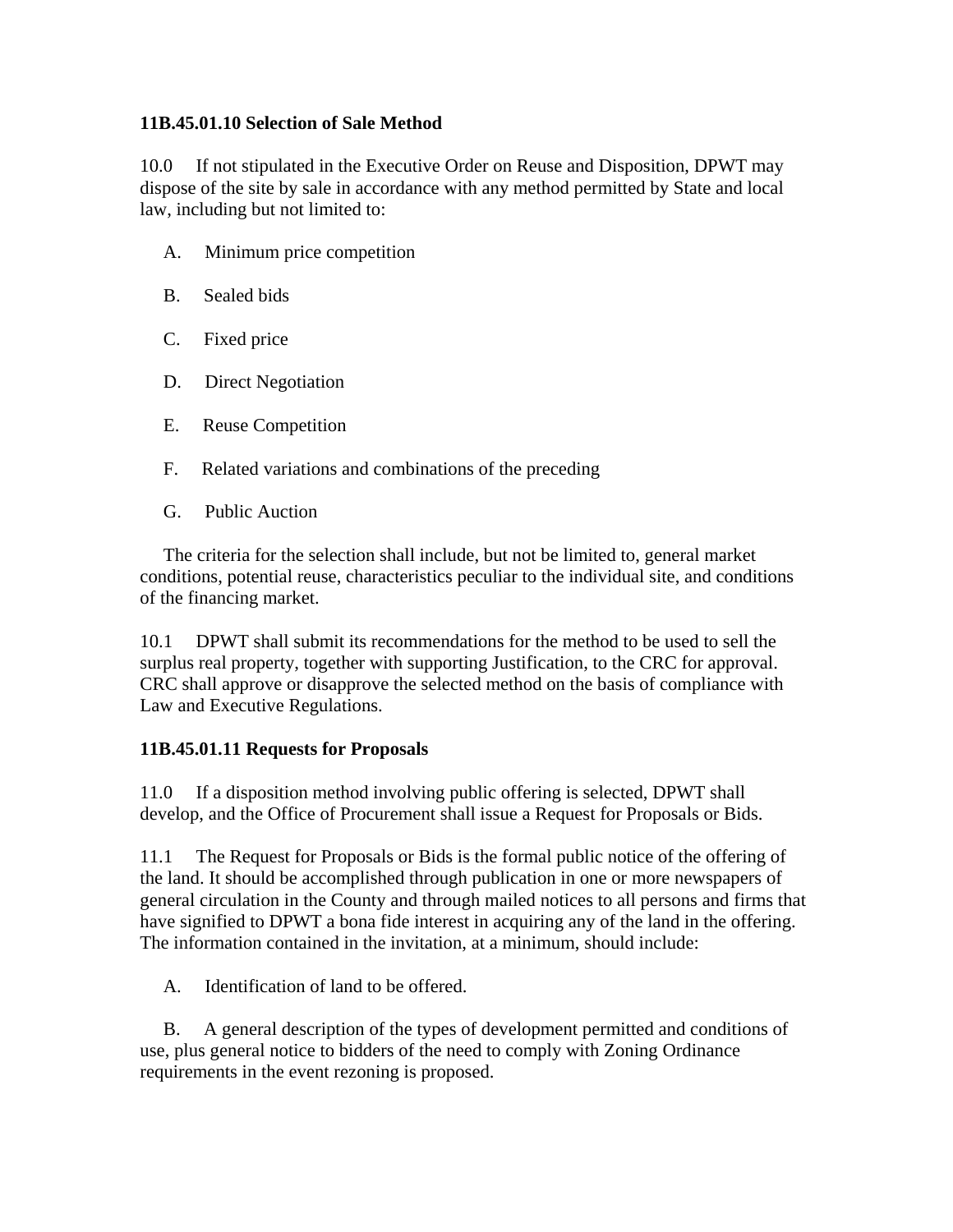C. Identification of the kind of disposal and the disposal method, including criteria and procedures for making selection.

 D. The cutoff date of the receipt of proposals, if established. This is required in the case of minimum-priced competition, sealed bid, and public auction disposal methods.

 E. Instruction on how to obtain further information about the terms and conditions of the disposal and procedures for submitting proposals. The instructions shall state the amount of any fee charged by DPWT for the offering documents (Prospectus) if applicable.

11.2 The Prospectus shall contain all the terms and conditions of the offering. It must be readily available to all prospective purchasers promptly after publication or issuance of the first invitation for proposals. DPWT shall submit copies of the Prospectus to the Office of Procurement prior to publication. The Prospectus should normally contain:

 A. The site Plan and Declaration of Covenants and Restrictions, if any. Also, a clear statement of any other restrictions imposed on the property. A description of the property for which proposals are invited, including:

 1. Legal and other description sufficient to identify clearly the boundaries and area of the land involved, together with a map or plat showing the location of the land. Location of existing and proposed streets and utilities to serve the property, to the extent available.

2. Information on general grades and evaluations, if available.

 3. Information on: test borings and their analysis to the extent available, location and type of existing basements, foundation walls, footings, abandoned utilities, and the extent and character of fill.

 4. The County shall not be liable for the accuracy of data and the Prospectus shall contain the appropriate disclosure statement.

 B. A statement as to kinds of proposals that may be submitted and a description of the method of selecting purchasers.

C. Proposed form of contract of sale.

 D. Statement of requirements for the submission of proposals, including place, cutoff date and time, and documentation required as to the bidder proposal, including the good faith deposit or bid bond requirements.

 E. All forms specifically required from the bidder in submitting proposals, including the Warranty of Non-Collusion.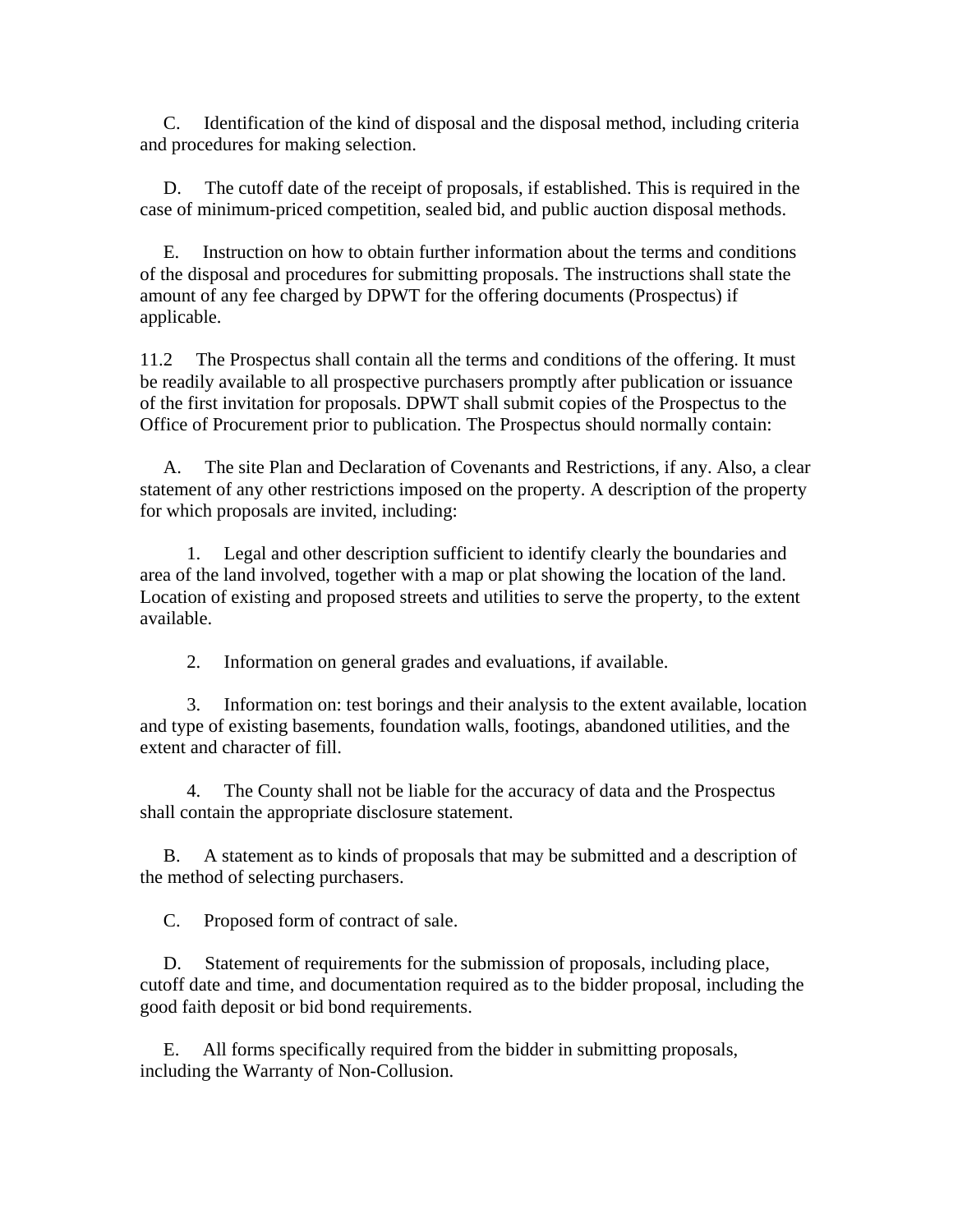F. Statement describing carrying charges, if any, that may be charcred against the selected bidder prior to transfer of title and payment of the purchase price and the proposed form of deed by which the County will convey title to the land.

# **11B.45.01.12 Selection of Purchaser**

12.0 Upon receipt of bids (or proposals, depending on the selection method employed), DPWT, in consultation with the Office of Procurement, shall select the prospective purchaser.

# **11B.45.01.13 Contract Negotiation**

13.0 Once the purchaser has been selected, DPWT shall negotiate the contract of sale.

13.1 A Declaration of Covenants and Restrictions may be used to provide a recordable document specifying the land use controls on the site. It may cover all or only a portion of the site. The declaration, if used, shall be recorded by DPWT in the County's land records, give constructive notice of its provisions, and be legally enforceable.

13.2 The time permitted for the performance of each obligation in the disposal agreement shall be specified. Such times should be tailored to meet the circumstances, avoiding unnecessary risks and encouraging timely compliance by the purchaser.

13.3 The obligations of DPWT and the purchaser for the installation of any site improvements which are to be provided after the agreement is executed shall be specified in the disposal agreement. The County shall install site improvements only in exceptional cases.

13.4 The land disposal agreement must be adequately secured by a good faith deposit in cash, certified check or other approved security. The amount of the deposit or other security shall be determined by the Director, DPWT. It is normally between 5% and 15% of the purchase price.

13.5 If various segments of a property are to be conveyed on separate dates, a schedule shall be annexed to and made part of the agreement, setting forth the legal description, date of conveyances and amount to be paid for each segment. The determination of the dates and payments for the various conveyances shall be coordinated with DPWT's appraisals and determination of market value. The amount to be paid for a segment may be its market value (as of the date of conveyance) or the prorata share of the total purchase price (although, cumulatively, the purchaser pays only the total contract price for the entire property). The good faith deposit shall be based upon the sales price of the entire property. A map outlining the segments shall be annexed to the agreement.

13.6 Before authorizing a disposal, DPWT shall determine that the purchaser possesses the qualifications and financial means and responsibility to acquire and develop (where applicable) the land in accordance with the proposed disposal agreement.